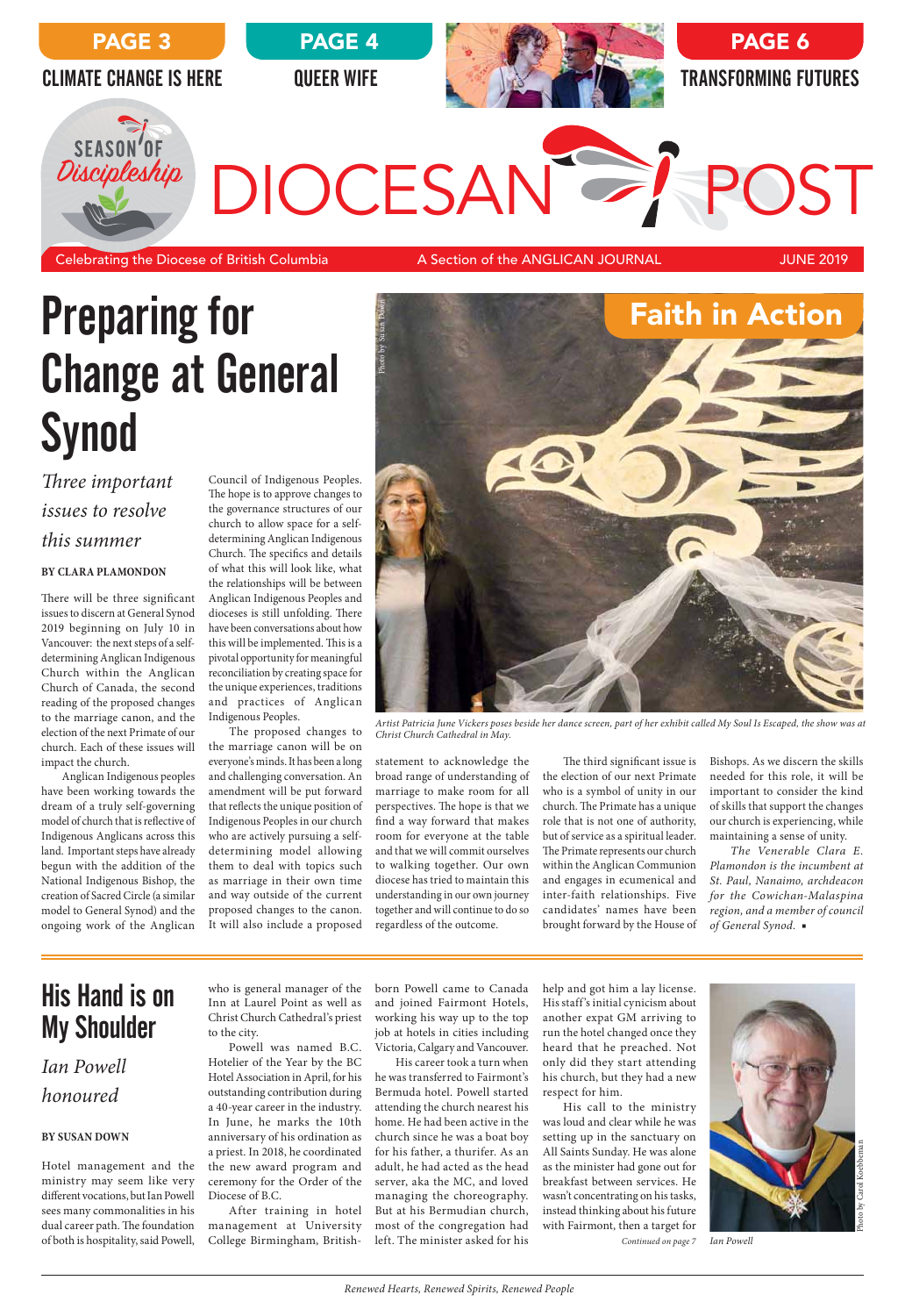# A Season of Discipleship Bishop's Cale



#### **New Submission Deadlines**

January issue - November 25 February issue - December 25 March issue - January 25 April issue - February 25 May issue - March 25 June issue - April 25 September issue - July 25 October issue - August 25 November issue - September 25 December issue - October 25

**All material is subject to editing.**

#### **Submissions**

News, letters and other articles are welcome. Please limit articles to 500 words and letters to 200 words. Submissions must include name and contact information of the author.

Pictures must be a resolution of 300 DPI and in sharp focus. Clearly and accurately identify the name of all subjects as well as the person who took the picture.

### **Subscription Changes**

Beginning January 2019, all current and future subscribers must 'opt-in' to continue or begin receiving the *Diocesan Post* and *Anglican Journal*. Current recipients who do not confirm their desire to continue receiving the paper by June 2019 will be removed from the subscription list. To subscribe please email circulation@national.anglican.ca or write to Diocesan Post c/o Anglican Journal, 80 Hayden Street, Toronto ON M4Y 3G2 or phone 416-924-9199 ext 241 or complete the online form at anglicanjournal.com and click "Subscribe"

**Volume 53, No 6**

Published by the Anglican Diocese of British Columbia ten times a year from September to June as a section of the *Anglican Journal*.

### **Editor:** Susan Down **Proofreader:** Phyllis Thompson  **Ad Manager:** Angela Rush thediocesanpost.ads@gmail.com

**Address:** 900 Vancouver Street, Victoria, BC V8V 3V7 **Editorial E-mail:** thepost@bc.anglican.ca **Online:** bc.anglican.ca/the-diocesan-post *The Post* is printed and mailed by Webnews Printing Inc., North York, ON

#### *Some costs associated with the production of the* Anglican Journal *and the* Diocesan Post *are offset by parish contributions to the diocese. In return, parishioners receive a copy of the* Anglican Journal*, including the* Diocesan Post *at no cost. Other subscriptions: \$20/10 issues or \$2/issue. The* Anglican Journal *and* Diocesan Post *do not share subscription lists with outside organizations or businesses.*

- $\bullet$  Cho speak or be quiet.
- guidance.
- Understand you will be changed by these conversations.

## **Bishop Logan Writes**

## **BY THE RIGHT REVEREND DR. LOGAN MCMENAMIE**

*"Our maturity will be judged by how well we are able to agree to disagree and yet continue to love one another, to care for one another, to cherish one another and seek the greater good of the other."* 

*-Archbishop Desmond Tutu*

Discipleship is a call and response. It is a call to live in a particular way and to be shaped by a lifestyle. Jesus calls us to live in relationship to kingdom values. Central to these values are the beatitudes. The beatitudes shape and form us as we seek to live as disciples and make the world a fairer and more just place.

I have said that our renewed relationship with first nations

It is a matter of seeing every opportunity, no matter how difficult or challenging, as engaging in God's ministry of reconciliation. It is the ability to live with diverse points of view. We do not deny what we believe to be true. It is not being passive about our beliefs; it is not using those beliefs to hurt or dehumanize others. We are not all called to believe the same, for that is not unity. Uniformity of belief was not the plan of Jesus, but became the work of the church through empire.

Below are some principles to develop before conflict rises and we are faced with dispute:

- See others as children of God. • Understand that God will be found in the space between.
- Understand we see through a glass dimly.
- Be open to learn from those who Trust the Spirit's presence and believe differently.
- Be gentle in language and spirit. • You do not have to agree with others, nor they with you, to live in peace.
- Sometimes it is important to be quiet.
- Sometimes it is important to speak.

As we live at being disciples of Jesus, the call for us is to put our belief into action. We cannot just believe a creed and

not have that affect our lifestyle and behaviour.

*May the warmth of complexity shine in your face. May the winds of good change blow at your back. May your feet find the roads to authenticity. May the web of change begin!*

-John Paul Lederach ■

will make us a better people and a better church. I believe this to be true because we have engaged with one another on a journey of reconciliation. I believe reconciliation to be central to the Gospel that we believe. In our engagement of reconciliation, we have learned how to deal with conflict or dispute and the need to bring honesty to these experiences. It has been, I believe, this journey of reconciliation that has brought back into the centre who we are and a renewed sense of who we must become.

It is in the shaping of disciples that we form the conduct and character that is necessary in those who are called to follow Jesus Christ. There is always conflict or dispute—we live with that reality. Our call is to make sure this does not become disruptive to our common life or destructive to our relationships. Up front is a disposition, a way of life, that enables us to live with difference. Before we see conflict becoming dispute, we are called to live in a particular way that will prevent this conflict becoming hurtful.

## **Bishop's Calendar**

| $1-10$         | On Course: "Indigenous Knowledge:                |
|----------------|--------------------------------------------------|
|                | Land as Life,"-VIU, Nanaimo                      |
| $\overline{2}$ | Parish visit-St. Mark, Qualicum                  |
| 8              | Nimpkish regional gathering-St. Mark, Qualicum   |
| 8              | Cowichan Malaspina regional                      |
|                | gathering-St. Philip, Cedar                      |
| $10-12$        | Speaker at Retreats Canada West                  |
|                | Conference-Bethlehem Centre, Nanaimo             |
| $15-17$        | Community of the Cross of Nails workshops-       |
|                | Christ Church Cathedral & School, Victoria       |
| 20             | Finance Committee meeting-synod office           |
| 20             | Haro/Selkirk/Tolmie regional gathering-          |
|                | St. Michael & All Angels, Victoria               |
| 22             | <b>General Synod delegate preparation</b>        |
|                | meeting-synod office                             |
| 23             | Parish visit and confirmations-St. Philip, Cedar |
|                | New Clergy orientation day-synod office          |





# Diocesan<sup>2</sup>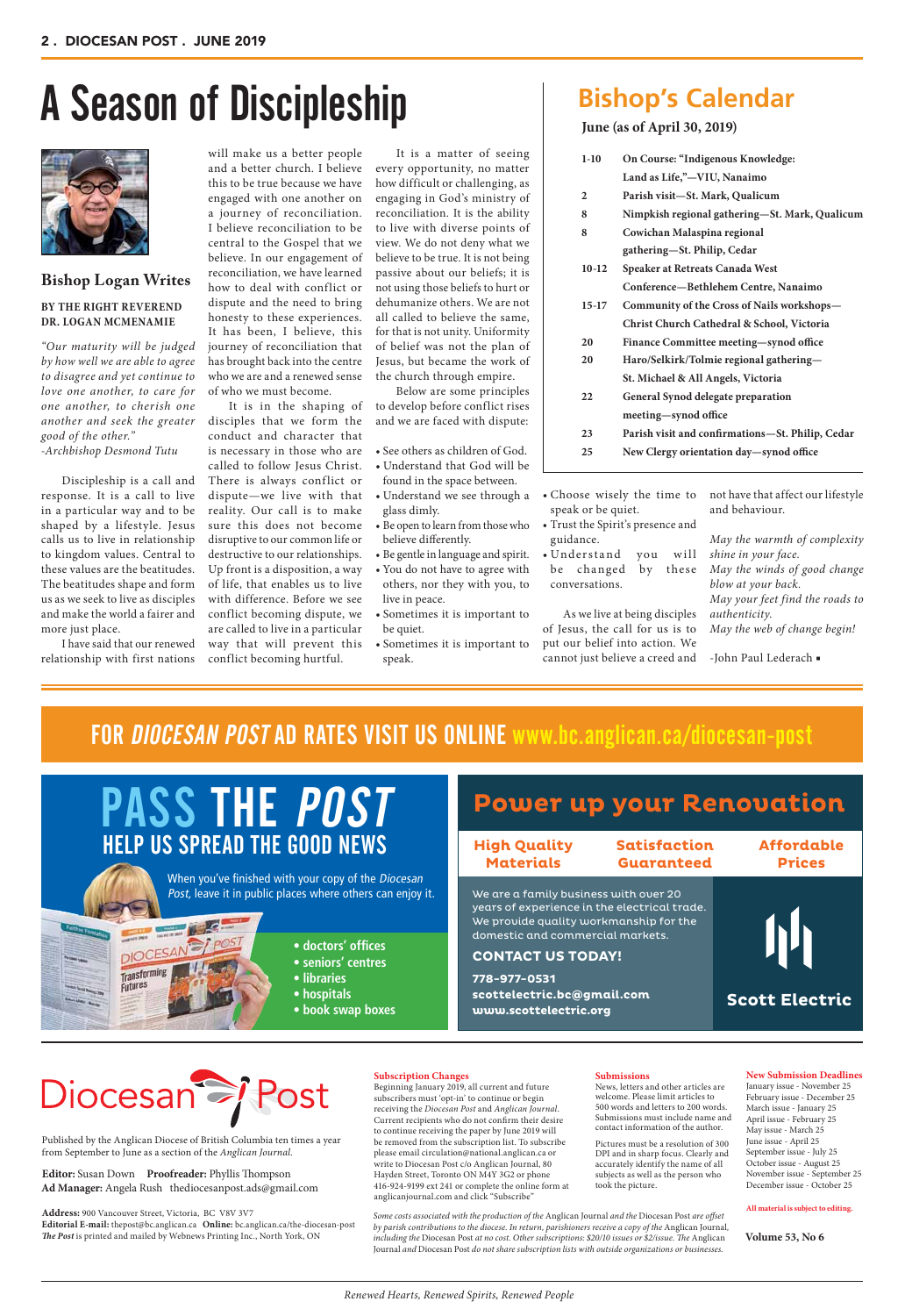

## The Church and Climate Change



are shocked, as we should be, when we hear of 50 people or more being killed by terrorist violence. But when the World Health Organization reported that thousands were dying from nutritional deficiencies due to extreme prolonged drought conditions, our sensitivities don't seem to be aroused the same. But these droughts are caused mainly by desertification, due to global warming; the root cause of this is almost entirely from carbon emissions from the mid-latitude industrial countries. Isn't it time for western governments to accept some of this responsibility?

In some ways, the church's neglect is understandable, for our politicians have demonstrated an immoral lack of regard for real action on climate change, continuing to talk the talk but with no action against the threat. Our

Canadian prime minister purchases an obsolete pipeline with money that could have seen far better use on social justice issues; prominent politicians such as the new Alberta premier, Jason Kenney, poohpooh the importance of global warming, focusing almost totally on economic issues and international trade.

Meanwhile, while Arctic regions melt, sub-tropical continental regions such as the Africa Sahel, the Middle East, and Australia are burning up from persistent longlasting droughts spawned by desertification, the expansion of Earth's great deserts caused atmosphere and oceans. At the same time, coastal regions of the sub-tropics are periodically being hammered by severe tropical storms.

In the last eight months,

a young Swedish youth, 16-year-old Greta Thunberg, has captured the attention of people all over the world with her appeal for action on the climate crisis. Greta has been nominated for this year's Nobel Peace Prize. How apt, since there are so few adult candidates willing to take up this call!

International aid organizations, including our own PWRDF, are frustrated by increasing demands for emergency relief aid from countries in Africa. Money that might have been earmarked for development work in these countries, gets burned up by emergency relief. We

by increased heat in the *PWRDF work, visit the web site To learn more about at www.pwrdf.org, or ask your incumbent priest to invite the Diocesan Representative, Geoff Strong at geoff.strong@shaw.ca to give a presentation or sermon on PWRDF at your parish*. ■

Given that this crisis has become as much a moral and ethical issue as it is scientific and political one, it is time for our Anglican Church to adopt this cause and declare it openly for what it is, a rapidly developing and dire worldwide emergency, and demand government action.

 $www.theriverpreschool.stbarnabasehurch.ca \nRiverpresechoolvic@gmail.com$ **www.theriverpreschool.stbarnabaschurch.ca Riverpreschoolvic@gmail.com**

**PWRDF Corner**

### **BY GEOFF STRONG, PWRDF DIOCESAN REPRESENTATIVE**

On Earth Day 2019, the Canadian Council of Churches, made up of Christian leaders from across Canada, issued an urgent call to climate action. Their collective message is clear: the global climate crisis has reached a critical stage and requires an urgent moral and spiritual response. Assuming the Anglican Church of Canada was part of this call, why is this not being heard at the diocesan and parish levels? It is true that

some parish priests address this issue regularly, but that is on their own cognizance. It is time every diocese makes this issue a central focal point.

Climate scientists have been warning for decades that global warming is the greatest threat facing humankind today. A recent article in the *Proceedings of the National Academy of Sciences* warns that "self-reinforcing feedbacks could push the Earth System towards a planetary threshold that, if crossed, could prevent stabilization of the climate."



## LOOKING FOR MONTHLY INTERCESSIONS? www.bc.anglican.ca/resources

## **WE TOGETHER DIOCESAN CONFERENCE**

PEACE COMES DROPPING SLOW

## **KEYNOTE: PÁDRAIG Ó TUAMA**

POET, STORYTELLER AND THEOLOGIAN

September 27-28 St Paul Anglican Church, Nanaimo \$79 | Billets available More information or register online www.bc.anglican.ca/events Phone 250.386.7781 Toll-free 1.800.582.8627 Pre-conference retreat with Pádraig Ó Tuama September 25-27 Bethlehem Centre, Nanaimo Contact the centre to register www.bethlehemcentre.com



High-quality, Christian faith based and Waldorfinspired

Registration for September 2019 now open

Open House every Wednesday 10-11:30

**St. Barnabas Church Hall 1525 Begbie St**

## **The River Preschool**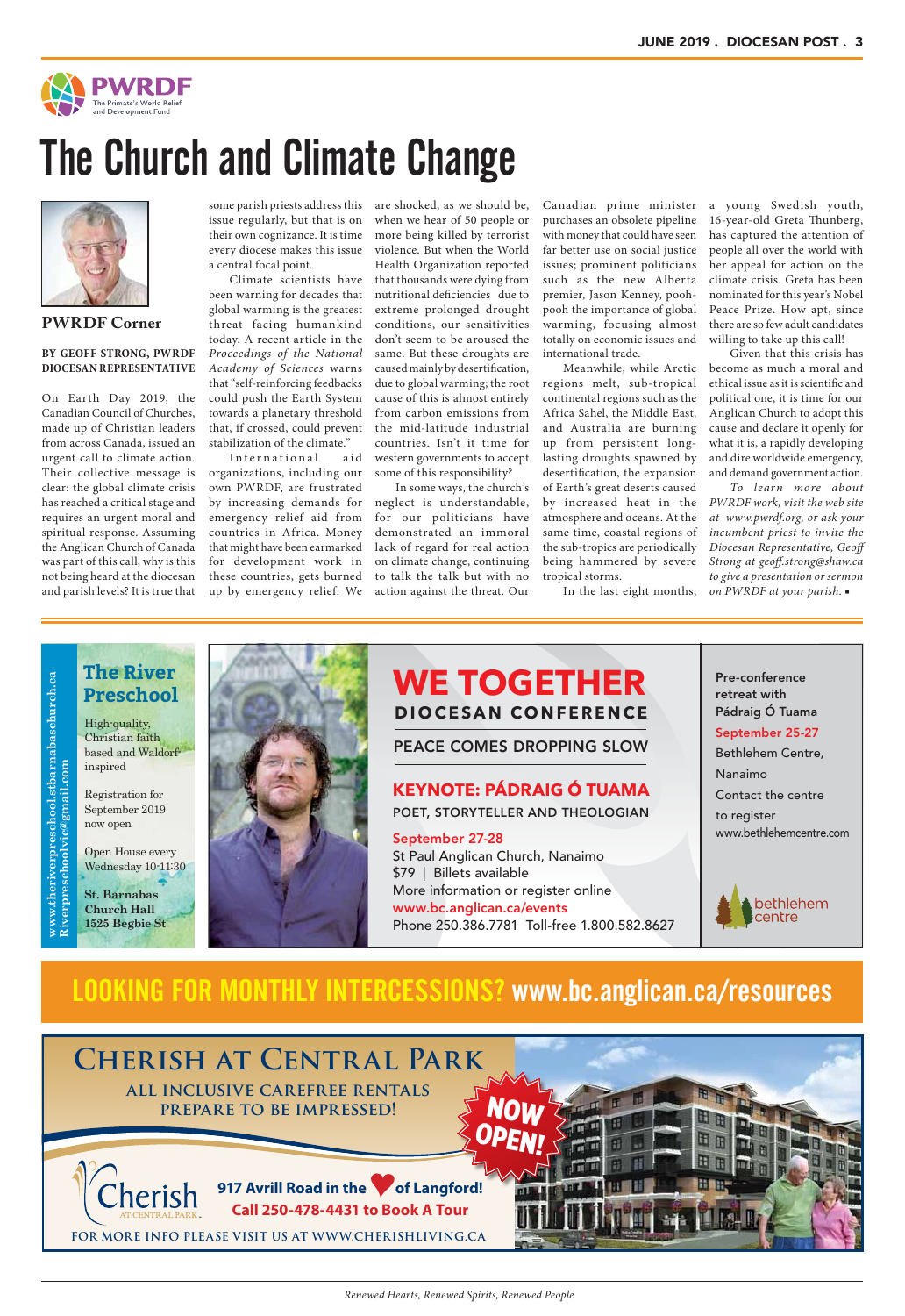since Canada legalized samesex marriage in 2005; while others hold fast to a more traditional view.

On these pages, Patrick Sibley, deacon at St. John the Divine, Victoria; and Elizabeth Welch (incumbent at St. George, Cadboro Bay) present their thoughts. The third piece is from Kate

Newman, Christ Church Cathedral's coordinator of the children, youth and families ministry. She married John Thatamanil in New York City in June 2018, and they invited a Hindu theologian to speak at their Christian ceremony. Part of the text is reprinted here. *-Susan Down,* Diocesan Post *editor*

## *Three voices on marriage*

With its balmy weather and lush greenery, June is a favourite month for weddings. This particular June is notable for something else. It marks 50 years since homosexuality was decriminalized in Canada (June 27, 1969) in a landmark amendment to the criminal

code. This month's edition of the *Diocesan Post* is also the last before the General Synod is held in July, when delegates will vote on amending the Anglican Church of Canada's marriage canon. It is a divisive issue with some asking why it has taken us so long, especially

# To Have and To Hold

it is acceptable to practice and preach that God only approves of marriages between "a man" and "a woman." Given the incredibly high suicide rates among those youth who do not have accepting homes and communities, I will pray that the LGBTQ2+ children who grow up in these churches will not succumb to despair before finding the support they need to heal from the trauma of all the harmful homophobia that is embedded therein.

If the proposed "Amendment to the Amendment" passes, I ask our Synod delegates to please bring a resolution that requires every church to state explicitly and clearly whether it is affirming of LGBTQ2+ people, including making available to them the sacrament of marriage. Theological ambiguity is dangerous for us – not just uncomfortable, but dangerous. Please put as much effort into ensuring our safety as has been put into ensuring the comfort of "traditionalists."

American activist Glennon Doyle writes that "fear is just love holding its breath." I hope everyone at Synod takes a lot of deep breaths.

*The Rev. Elizabeth Welch is incumbent at St. George, Cadboro Bay.* ■

#### **BY ELIZABETH WELCH**

Every Saturday, my wife, Danelle, reads my sermon and every Sunday she helps me vest before worship. She is my partner in all things and I could not fully live into either my vocation as a priest or my vocation as a parent without her by my side. I did not grow up dreaming of being a mother, yet unexpectedly becoming the parent of a teenager was a heaven-sent gift. Every day my prayers of thanksgiving begin thus, "Thank you for my wife and daughter; thank you for our family."

> Spirituality for the of relaxation and discovery. weekend was led by Elizabeth Welch (St. George) including evening and morning prayer, Compline and Holy Eucharist on Sunday morning. Thanks to Elizabeth, who kindly put together a worship booklet for the weekend. There was lots of singing and laughter throughout the weekend as friendships were formed and rediscovered. It was a time

Our next retreat is October 18–20, and the theme is "God's Story in You." The facilitator will be Bishop Logan McMenamie and the spiritual leader will be Jennifer Marlor (St. Columba, Tofino). *The Rev. Heather Cutten is deacon at two Duncan parishes: St. John the Baptist; and St. Peter, Quamichan.* ■

We had the "most churchy" wedding, said one of our friends. We fought long and hard to get here. I've been spat on, told to "burn in hell," called "an abomination," and informed that I am "unchristian and disgrace to the Church." The daily micro-aggressions that occur within and outside the world of the Anglican Church include being glared at when I hold my wife's hand, being asked "what went wrong" that made me the way I am, and having to

explain *ad infinitum* that we are "actually" married and that we are a "real" family.

All these experiences make it painful to watch how much the conversation about marriage has become focused on "safety for traditionalists." I can only interpret that the safety of my family is irrelevant. In truth, I would like to stop talking about marriage, but I can't because I am a mother. A mother who would go to the moon and back for her child.

Most days being an ordained priest brings me deep and abiding joy, and I am so blessed to be at St. George. But some days I really wish God would let me leave this vocation and lead me to somewhere where I can do good for the world without feeling like I have to protect my child from this institution to which I've made a life-long vow.

I am resigned to our fate. Even if the resolution passes the second reading, those with the power to do so have decided that the Anglican Church of Canada is called to continue to institutionally endorse that



## Being a Queer Wife and Fierce Mother

*Life partners: Elizabeth Welch (left), incumbent at St. George, Cadboro Bay; and her wife, Danelle Barnard, hope the theological ambiguity on same-sex marriage can be resolved at General Synod.* 

Photo by Elizabeth Welch

A few detectives showed up, such as Vera, Miss Marple and Hercule Poirot, all of whom tried to solve the mystery along with the 40 people at the retreat. It turned out Sr. Agnes had been in hiding and working as a pastry chef; the clothing found in a back pack by a group of hikers was to deter anyone finding her. This part of the evening was produced by Dawna and Annalise. Well done!

## **BY HEATHER CUTTEN**

"Knitted into the Mystery" was

the theme for the spring diocesan women's retreat, held in April. As faith detectives, we explored how a deep understanding of the Trinity helps us to live wholehearted lives. Facilitators Dawna Wall and Annalise Wall talked about some of the women mystics, including Hildegard, Mectilde and Teresa of Avila

as well as women of the Bible including Ruth and Naomi, Mary and Martha, and others. As the season of discipleship began in our diocese, we looked at how our understanding of the Trinities within the Trinities helps shape our personal rule of life and the daily ways we seek to live with and serve Christ. The murder mystery supper on Saturday night was based on the case of the missing nun "Sr. Agnes."

# Spring Women's Retreat

## DIOCESAN POST WELCOMES LETTERS TO THE EDITOR

Faith in Formation



*Green Party Leader Elizabeth May and John Kidder embrace on the steps of Christ Church Cathedral following their April 22 wedding.*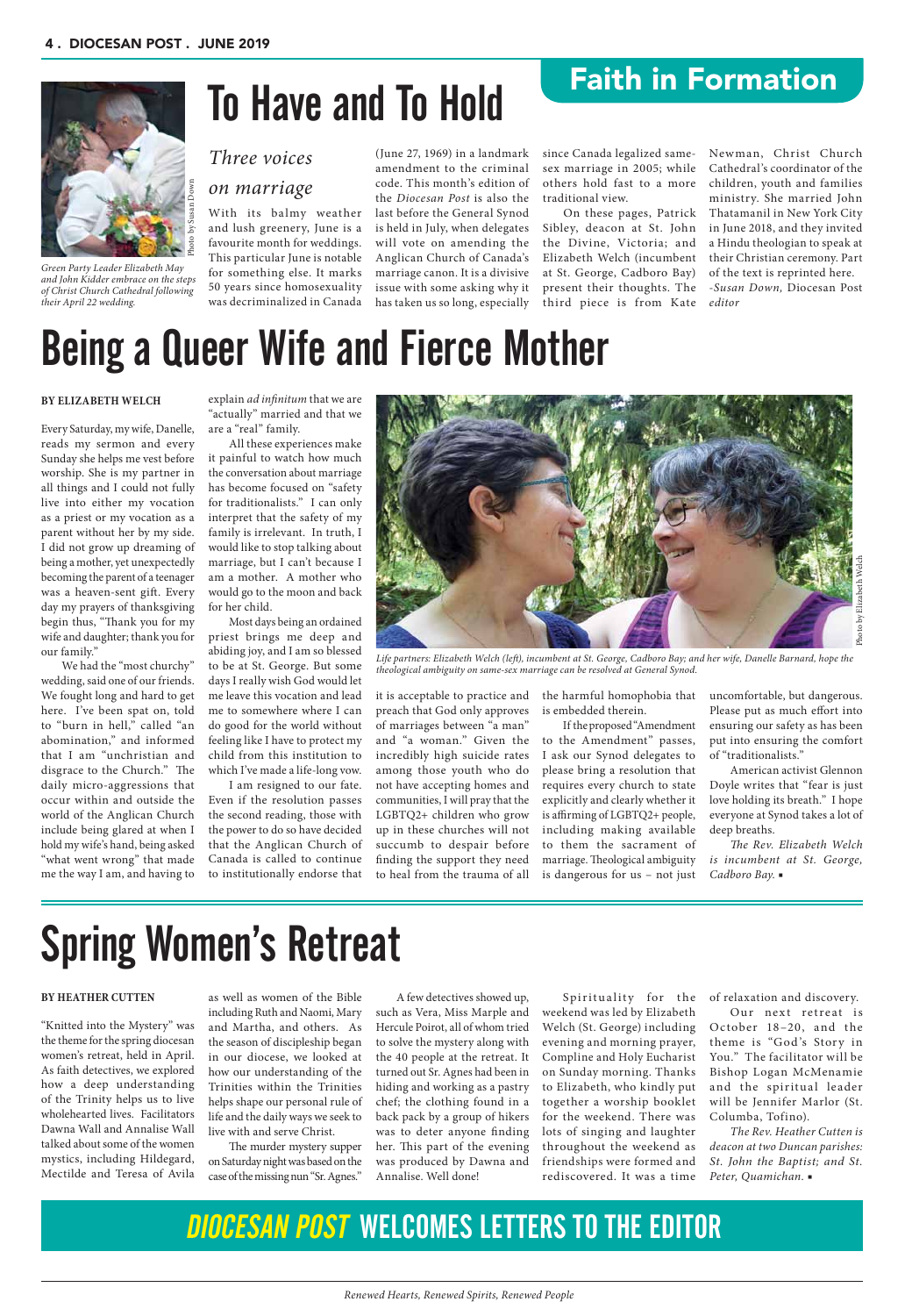*Renewed Hearts, Renewed Spirits, Renewed People*

Cathedral. Sibley thought they could go and mock it. "I was mad at God and church, and I thought it was all hypocrisy," he said. In the back row, they sat near a man in a suit and tie who gave Sibley his card after they finished talking. It was Bishop Logan, then dean of Christ Church Cathedral. Four months later Patrick was back for All Saints Day, and again met the dean. That was 2012, and ordination seemed unimaginable then. But fastforward to 2016: Sibley was ordained to the diaconate and invited to join St. John the Divine, Victoria.

People are fighting for the church to be relevant in the modern age; members of the millennial generation say same-sex marriage is a nonissue, he argues. Rather than having a debate over theology, Sibley asks that the church be inclusive. "We are trying to make everybody happy and that's not moving forward," he said. "That's maintaining the status quo. What you are allowing those people to say is there is something wrong with you and you are not equal in the eyes of God. I'm not a debatable topic. I'm a human being."

There are signs of change. In several dioceses in Ontario, as well as our own, bishops allow same-sex couples to be married even though the amendment hasn't passed at the national level. And when Sibley helped

update the Proud Anglicans website (proudanglicans.ca) that lists churches friendly to the LGBTQ2 community, he was encouraged by the growing number of inclusive parishes. He said, "How can it be wrong, when you are a fully inclusive, open and affirming and welcoming church that says it doesn't matter who you are?

*The Rev. Patrick Sibley is deacon at St. John the Divine, Victoria.* ■

## *Striving for an allinclusive church*

## **BY SUSAN DOWN**

As a young adult in Alberta, Patrick Sibley was invited to his parish rectory for what he thought was a meeting. It turned out that the meeting was focused on him. "They were basically going to try to pray the gay out of me. That was a scary and bizarre experience."

> Christian couple enfleshes a possibility that we cannot help but hear in Rambachan's words. In a world wherein religious communities are inextricably wedded to each other, what if we dared to hear Rambachan's call to husband and wife as extending also to the mutual care, love, support, and friendship that religious communities are called to grant to each other? Together,

Despite that event, the church has been a refuge, an important part of Sibley's life as a baptized Anglican who was brought up in the Catholic Church. Growing up in northern BC, Sibley says, "I was convinced I was the only gay kid who ever walked the face of the earth." After years of working as a music and liturgy director in Ontario, he is now deacon at St. John the Divine, Victoria.

When Sibley married his current partner, the Ontario Catholic parish he had worked at for 19 years fired him. "When the word marriage came into it, I was summarily turfed," he said. Two women had complained and said, "If you don't fire him, we're going to the bishop."

He joined another Catholic parish in Toronto, but the previous rejection had an impact on his marriage. "My husband, Barry, felt so responsible for me losing my job that he never came near my second church," said Sibley, who left church altogether vowing to never go again. They moved to Victoria and, soon after, noticed a Pride Week Eucharist was happening as they walked by Christ Church

# Come as You Are



*Patrick Sibley and his husband, Barry Lucier.*

*I'm not a debatable topic. I'm a human being.*

> Kate Newman: While I sat, across the continent from my Canadian home in an Episcopal church on my wedding day, with my chosen one beside me, I was engaged in a ritual that invited us to comprehend love in its divine depth. I was becoming married, engaging in sacrament, participating in divine love, hunting transformation.

In order to help us appreciate the meaning of this ritual, we had called on our Hindu brother and invited him to give the wedding sermon in our church, St. Mark 's-in-the-Bowery, the oldest site of continuous worship in Manhattan. Anantanand Rambachan, a Hindu theologian speaking in a Christian ceremony, stood amid vapours of frankincense in the 91-degree [Fahrenheit] heat of downtown Manhattan and spoke of the possibility of our "collective flourishing." The inclusion of a Hindu theologian who offers his tradition's wisdom to a

communities of interreligious friends can support each other's flourishing. We can be living organisms that help one another to grow or develop in healthy and vigorous ways. Just as Rambachan has done for us by offering a sermon, we can offer one another divinely inspired words and so open the door to the new interreligious community of communities that we are becoming together. ■



*Kate Newman and John Thatamanil on their wedding day in 2018.*

## *A wedding sermon and response*

## **BY KATE NEWMAN AND ANANTANAND RAMBACHAN**

*W hen Kate Ne w man , coordinator of the children, youth and families ministry at Christ Church Cathedral, married theological scholar John Thatamanil in June 2018, they asked friend Anantanand Rambachan to give a sermon. Rambachan is a Hindu Indo-Trinidadian American religion professor at St. Olaf College, in Minnesota. The marriage sermon and Kate's response has been published in the* Journal of Ecumenical Studies*, produced by the University of Pennsylvania Press. This is a short excerpt:* Anantanand Rambachan: I share with you your understanding of marriage as a relationship with sacred and transcendent meaning. It is a

commitment of love made to each other in the light of divine presence. In the Hindu marriage ceremony, this divine presence is represented by the light of a fire. Before this fire, a couple takes seven steps together, referred to, in Sanskrit, as saptapadi. Before each step, they express a specific commitment for their journey together:

- Let us take the first step to become each other's nourishment.
- Let us take the second step to become each other's strength.

Let us take the third step to become each other's wealth. Let us take the fourth step to become each other's joy. Let us take the fifth step to become each other's family. Let us take the sixth step to become each other's delight in every season. Let us take the seventh step to become each other's lifelong friend.

# Joining Together as Lifelong Friends

## WEB EXCLUSIVES

## TO ACCESS ADDITIONAL DIOCESAN POST STORIES GO TO www.bc.anglican.ca/diocesan-post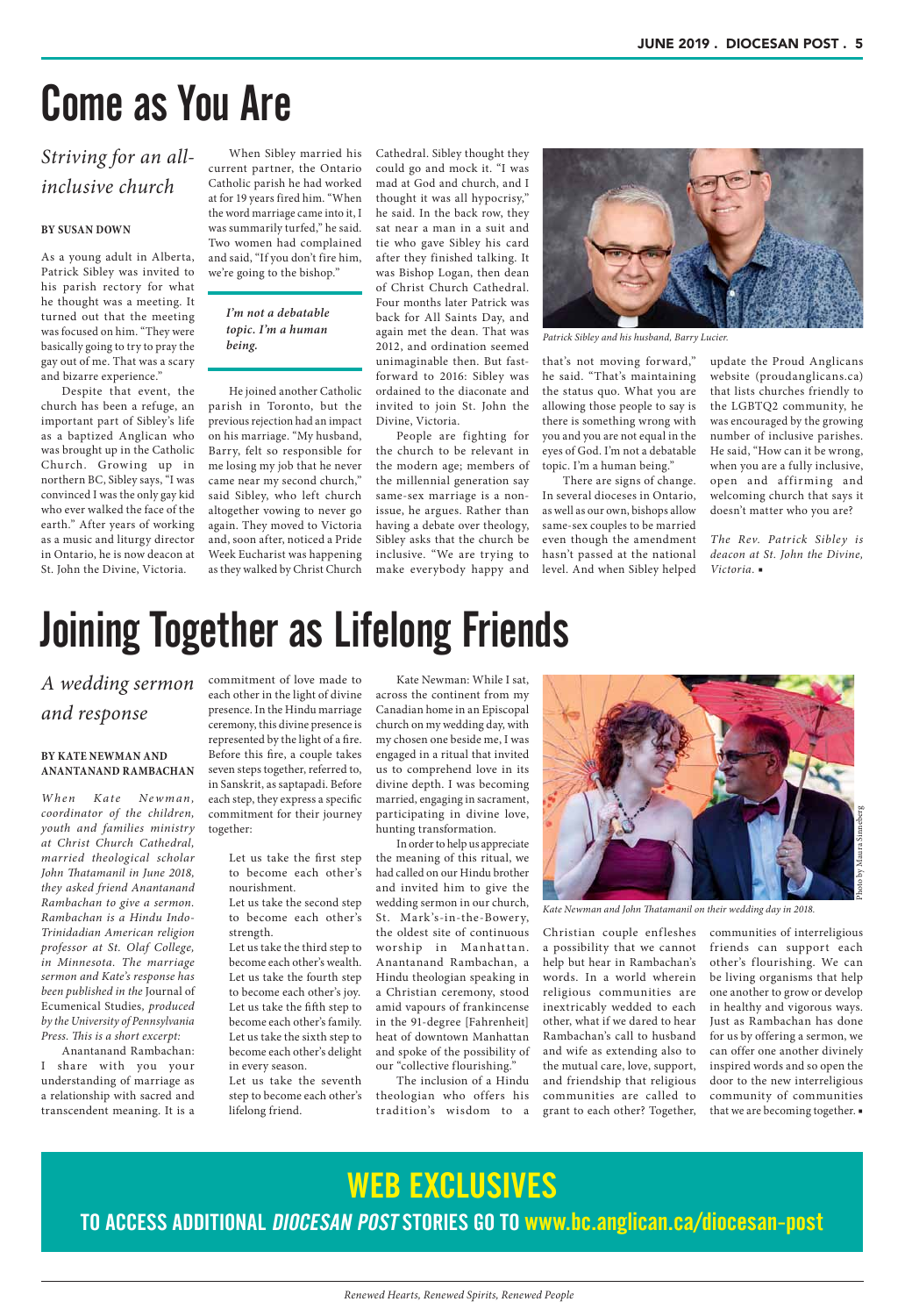Lutheran, Port Alberni has developed its case; congregants are well on their way to meeting their financial target. Many other parishes have started their work of discernment of what might be better described as prayerful imagining. How can we manifest the love of God in this place and in this time? Each parish is asked to raise an additional 115 per cent of its annual giving over a threeto-five year period to fund the realization of the imagined vision of parish members. Sixty percent of funds raised remain in the parish; 40 percent will fund ministry projects and visions across the regions of our diocese. For example, one parish has said: we care about reconciliation, but there are no resident First Nations groups in our community. We are happy to contribute to the central fund that can support work by parishes which do have an opportunity to lead to reconciliation.

 Bishop Logan, co-chair Transforming Futures; Walter Stewart, volunteer lay co-chair; and Brendan Nielson, vision animator, are committed to being available to parishes to assist as the Transforming Futures work progresses.

We have a magnificent and

transforming challenge which we can meet together.

*Walter Stewart was recently appointed by the bishop to be volunteer co-chair of Transforming Futures. With his husband, Ronald Dyck, Stewart retired to Salt Spring Island where he is the people's warden of the Anglican Parish of Salt Spring and a member of Diocesan Council as the lay representative for Haro. Stewart is the current president of Art Spring and a coordinator for the Star of the Sea Centre for Spiritual Living and Practice.* ■

### **BY WALTER STEWART**

I write this article on the Octave Day of Easter, an interesting day to think about Transforming Futures as we celebrate the transforming power of God to bring new life to us. As we move through the Great Fifty days, we must allow our Alleluias to inform our thinking about how, yet again, we will be about the work of following Jesus in our time and in our place.

Since Advent we have been looking inward to the very foundations of our faith: preparation, incarnation, presentation, deep reflection, loud hosannas, betrayal, cruel pain, deep sorrow, boundless joy. All this inner work was designed to transform us, to enable us to more fully follow Christ. This inward grace of transformed hearts and minds must have an exterior counterpart – our ministry in the world. At Pentecost, we are commissioned individually and as a church to be about God's service, to be agents of God's transformation.

As Anglicans in this diocese of islands and inlets, our post-Pentecost work in 2019, and for the next several years, is to bring Transforming Futures to fruition. The people of this diocese gathered in Synod last September, unanimously voted to adopt Transforming Futures. We said this was a way we could move forward together to bring light and service to our world locally, regionally, nationally and internationally.

Many will be tempted to see Transforming Futures as a fund-raising campaign. And it is. We seek to raise \$7 million over three to five years. But Transforming Futures is about so much more than money. At its core, Transforming Futures is about prayerful discernment for individuals, parishes and all of us together in the diocese about how we become renewed people in heart and spirit to serve God in the world as we enter the middle years of the 21st century.

Each parish is asked to review the Diocesan Mission and the Diocesan Transforming Futures Case, then prayerfully and communally ask these questions. What are we called to do? What is our mission? How can we be transformed people to transform our world? The answers to these questions must be clear, practical, pointing to action. The answers will tell us what we do Monday morning and for many Monday mornings to come. The answers become each parish's case and the reason for which each of us is asked to make a financial commitment and a commitment of time and talent.

Trinity Anglican



*Walter Stewart* 

# Bringing Transforming Futures to Fruition

## *Getting in touch* Street Hope

If you were inspired by the work of the volunteers at Street Hope after reading the feature in our April edition, here are some ways to contact the group that operates out of an RV twice a week in downtown Victoria. They are currently looking for volunteers to assist with administration and food coordination. For further information please contact Rob Hosie at victoria@streethope.org or visit the website at www. thresholdministries.ca/ on-the-street/street-hopevictoria

The *Anglican Journal* has only processed 557 subscription confirmations for our diocese, and we are Currently distributing 3,400 copies. Please confirm your subscription at www. anglicanjournal.com or by calling the toll-free number: 1-866-333-0959 before the end of June to continue receiving your paper.

## Renew in June

#### **Standing Committees:**

Pensions and Financial Management (note: the Pensions Committee is the only committee elected by General Synod solely from among the members of General Synod)

#### **Coordinating Committees:** Communications

Faith, Worship and Ministry Partners

in Mission Public Witness for Social and Ecological

Justice Resources for Mission

When forwarding a name to General Synod for election, the Nominating Committee will consider the following:

• Geographical representation and reflecting the diverse groups and individuals within the church and society.

• Expertise, experience and interest in the areas related to the particular focus of the committee. Knowledge of and commitment to the General Synod of the Anglican Church of Canada.

- Ability to work collaboratively and consultatively.
- Committed to full participation in the work of the committees, including being prepared to commit to the meetings of the committees, either face-to-face, by telephone or by videoconference (some committees meet quite frequently by phone or videoconference) and to work on subcommittees or task groups as needed. • Possess gifts in listening and
- discernment. ■

Are you interested in offering your skills for the ministry of the General Synod through its Coordinating and Standing Committees? Please read further to see how that may happen.

One of the triennial acts of the meeting of General Synod is to elect members to the various Standing and Coordinating Committees which oversee the work and planning of the many and varied ministries of the General Synod. A Nominating Committee, appointed by the Council of General Synod, toils away night and day at General Synod, receiving nominations from across the church, and preparing recommendations for the Synod to receive. It is so important for these Standing and Coordinating Committees to represent the length and breadth of our church from coast to coast to coast. For the most part, those elected by General Synod **need not be members of General Synod**, so nominations are sought far and wide.

Indeed, the more diverse the membership, the better the work, often! I was lucky enough to be a member of different Standing Committees (as they used to be called) or Coordinating Committees (as they are now called) over the years, and I always found those experiences to be rich and rewarding, - challenging me, and putting to use my good senses and my creativity, such as they are.

So, we invite you to nominate yourself and/or nominate others. Nomination forms along with descriptions of the work of the committees and some of the skills/ abilities that would be helpful for committee members, will be available online at gs2019.anglican.ca or from your own diocesan synod office. Peter Wall, Deputy Prolocutor Chair, General Synod Planning Committee

The committees that will be elected at General Synod are:

# Nominations at General Synod

Bishop Logan announces the appointment and commissioning of Diane Hutchinson to the dignity of a diocesan lay canon. Diane is a member of St. Mark, Qualicum Beach. She has recently stepped down after serving as president of the Anglican Church Women for five years.

## Appointment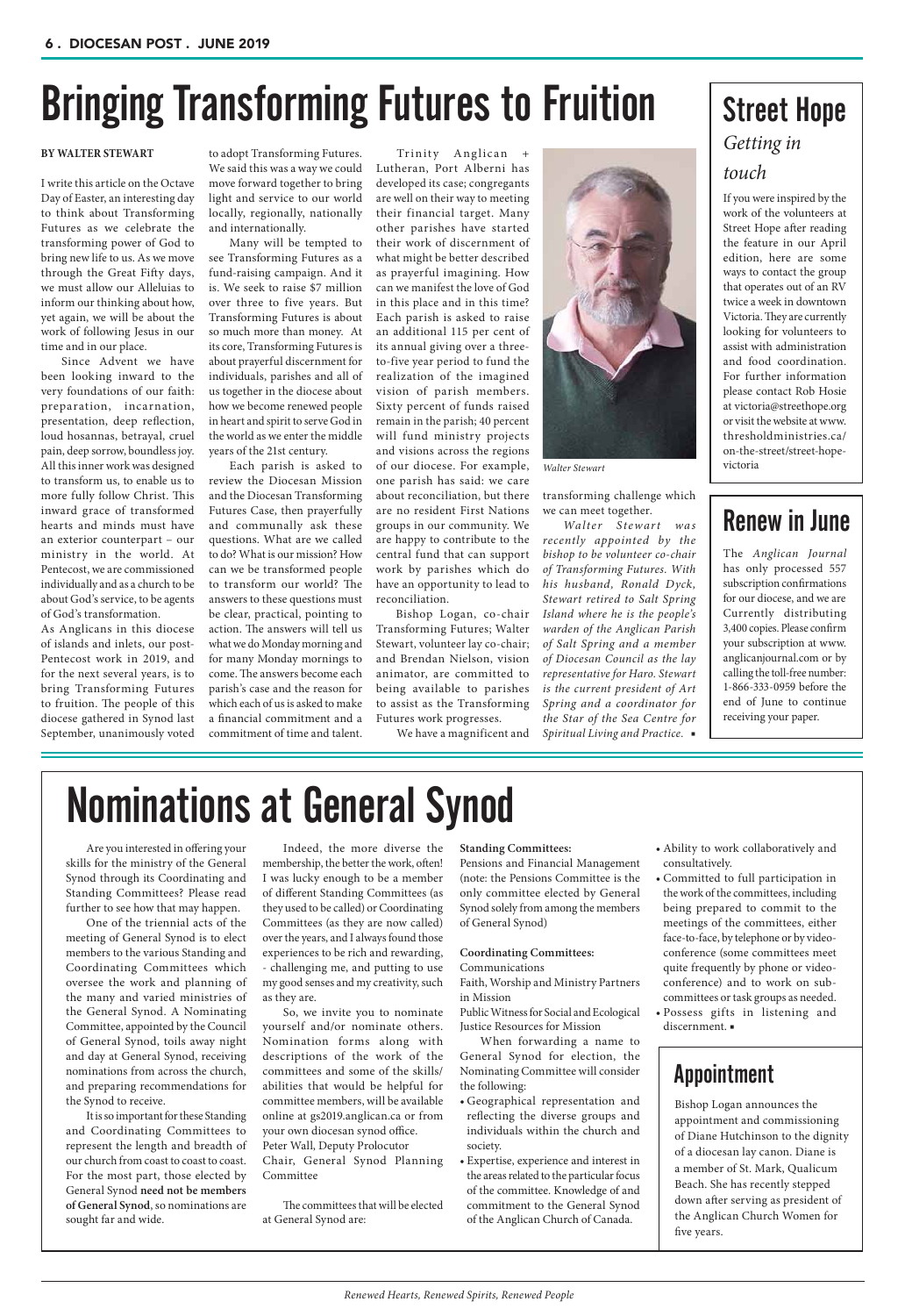# How it All Began

Did they come to this easily? Of course not. Two millennia later, you and I still grapple with this wonder. In some ways we become blinded to it by over-familiarity, yet in another way we never succeed in fully accepting it.

This is the wondrous thing, that by way of unbroken bridges of water, bread, wine, story and the Spirit, that original community of very ordinary men, women and children, has become us! We have come from them and from all the generations of faith between them and us.

Hard to believe ? Yes very, and the reason we find it so difficult to accept is that we cannot believe that we could possibly be worthy of His trust in us. Yet, as with that small group who witnessed the glory we call Ascension, and later felt the wind and fire of Pentecost, great and good things can happen if we commit ourselves to Him and to His work in the world.

*—Herbert O'Driscoll Easter 2019* ■

his Gospel, says simply, "*He withdrew from them*."

Before that encounter ended, some essential realities were made clear to them. They learned that all they had come to love and to expect from Him would now have to be sought and found among themselves. They had been touched and healed by His hands. Later He had invited them to touch His pierced hands of transformed flesh. However, from now on it would be their own hands, uplifted in praise or extended in His service, which would become the channels of His grace and healing. From that moment they began to realize – albeit at first gropingly and dimly – that together they would be the means by which the divine will would be embodied through time and history.

There would have been so much they could not possibly understand that day, least of all the cryptic command He gave them just moments before withdrawing from them. "*Stay here in the city,*" He said. "*Until you have been clothed with power.*"

we might call the second stage or level of their relationship with Him. It was mysteriously different. He was still the friend and leader they had known before the horror. But they also are quite clear that He was more, much more. They don't try to explain this. They realize that while He seemed linked, as we all are, to matter, time and space, He seemed to be using these in a way our humanity cannot know. He seemed to be no longer prisoner of time and place, as we all are. To use their deceptively simple words we know so well, Jesus their friend had become the Risen Christ.

But this too had to end: since that long ago community was, as we are, comprised of ordinary human beings, the ending came in a way they could perceive. It is not a moment that can be explained and analyzed and in that sense understood. That is a 21st-century longing to understand, to analyze, to explain. The writer Luke, who had spoken to many of them who knew him before he wrote



**Reflections BY HERBERT O'DRISCOLL**  *A reflection on Luke 24: 44-53*

If you could ask anyone who knew Him how it all happened, I think they would give you an answer something like this. Wherever or however they met Him, He captivated them. While they would for the rest of their lives try to understand what they had experienced with Him, they knew one thing – they had been changed.

Finally they were driven to the conclusion that this person somehow embodied the ultimate qualities that up to now they had always believed

to belong to God alone. They experienced these qualities lived out among them with the same sensibilities and vulnerabilities of their own humanity, yet from time to time suffused with a beauty and glory utterly beyond their comprehension.

They would never forget the days of the betrayal and destruction of everything they had hoped for and held dear. Devastated by the brutal and hideous death, the community they had begun to form threatened to disintegrate.

Then something of immense and irrefutable significance took place. When we read what they have written of this, we find ourselves addressed in simple terms that carry their own integrity. They tell us that when some of them went to the tomb where His obviously dead body was laid, the body was not there. They tell us that some of them who had no expectation of ever seeing Him again, least of all of touching Him, found themselves doing these very things.

In this way they began what

**Taize - Come Sing & Pray**  Sunday June 23 | 7:00 pm Everyone Welcome





hedge fund investors. "A voice as clear as day told me to just shut up and get on with what I was supposed to be doing. It freaked me right out. Of course, it was within me, but it felt external," he said.

Back in Victoria for Christmas, he took the next step, consulting the bishop, who said the church needed more clergy who continued to work in the secular world. He accepted a Vancouver School of Theology

right away. How should he dress? "I decided that I'm not trying to flaunt it but I'm not hiding it. If I needed to wear a collar, I would wear it all day. I was getting tired of the way we tend to live – putting different parts of our lives into boxes. I'm not a series of boxes: a work box, a family box, a faith box."

job offer from the Inn at Laurel Point and took courses at the concurrently. In his dual role, Powell had to make some policy decisions canonized." ■ Regardless of which collar he is wearing, his infectious laugh is easy to recognize. His work mantra is "firm, fair and fun." After all, says this ebullient man, "I was ordained and not

For example, on Thursdays, he handles the early morning service, so he wears the collar to work. There have been times when front desk staffers have asked him to mediate with a difficult guest. The sight of the collar calms everyone down, he said.

## His Hand is on My Shoulder

*Continued from cover*

NOTE: SUBMISSION DEADLINES ARE THE 25TH OF THE MONTH (TWO MONTHS IN ADVANCE OF EACH ISSUE) NEXT SUBMISSION DEADLINE IS JULY 25TH (FOR THE SEPT ISSUE).

## RENEWED HEARTS RENEWED SPIRITS RENEWED PEOPLE